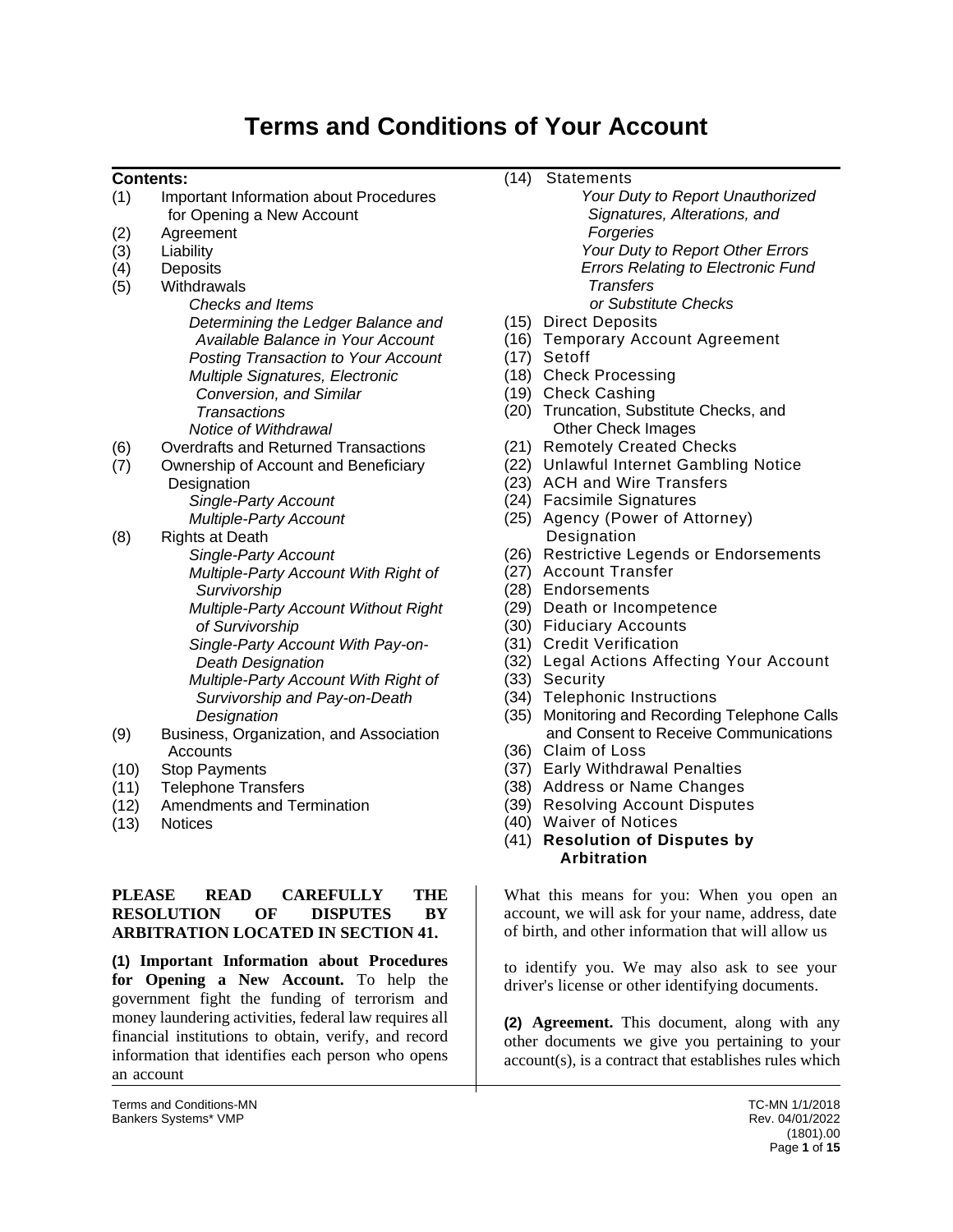control your account(s) with us. Please read this carefully and retain it for future reference. If you sign the signature card or open or continue to use the account, you agree to these rules. You will receive a separate schedule of rates, qualifying balances, and fees if they are not included in this document. If you have any questions, please call us.

This agreement is subject to applicable federal laws, the laws of the state of Minnesota and other applicable rules such as the operating letters of the Federal Reserve Banks and payment processing system rules (except to the extent that this agreement can and does vary such rules or laws). The body of state and federal law that governs our relationship with you, however, is too large and complex to be reproduced here. The purpose of this document is to:

- 1. summarize some laws that apply to common transactions;
- 2. establish rules to cover transactions or events which the law does not regulate;
- 3. establish rules for certain transactions or events which the law regulates but permits variation by agreement; and
- 4. give you disclosures of some of our policies to which you may be entitled or in which you may be interested.

If any provision of this document is found to be unenforceable according to its terms, all remaining provisions will continue in full force and effect. We may permit some variations from our standard agreement, but we must agree to any variation in writing either on the signature card for your account or in some other document. Nothing in this document is intended to vary our duty to act in good faith and with ordinary care when required by law.

As used in this document the words "we," "our," and "us" mean the financial institution and the words "you" and "your" mean the account holder(s) and anyone else with the authority to deposit, withdraw, or exercise control over the funds in the account. However, this agreement does not intend, and the terms "you" and "your" should not be interpreted, to expand an individual's responsibility for an organization's liability. If this account is owned by a corporation, partnership or other organization, individual liability is determined by the laws generally applicable to that type of organization. The headings in this document are for convenience or reference only and will not govern the interpretation of the provisions. Unless it would

be inconsistent to do so, words and phrases used in this document should be construed so the singular includes the plural and the plural includes the singular. "Party" means a person who, by the terms of the account, has a present right, subject to request, to payment from a multiple-party account other than as an agent. A P.O.D. payee is a party only after the account becomes payable by reason of the payee surviving the original party. Unless the context otherwise requires, it includes a guardian, conservator, personal representative, or assignee, including an attaching creditor, of a party. It also includes a person identified as a trustee of an account for another whether or not a beneficiary is named, but it does not include any named beneficiary unless the beneficiary has a present right of withdrawal.

**(3) Liability.** You agree, for yourself (and the person or entity you represent if you sign as a representative of another) to the terms of this account and the schedule of fees. You authorize us to deduct these charges, without notice to you, directly from the account balance as accrued. You will pay any additional reasonable charges for services you request which are not covered by this agreement.

Each of you also agrees to be jointly and severally (individually) liable for any account shortage resulting from charges or overdrafts, whether caused by you or another with access to this account. This liability is due immediately, and can be deducted directly from the account balance whenever sufficient funds are available. You have no right to defer payment of this liability, and you are liable regardless of whether you signed the item or benefited from the charge or overdraft.

You will be liable for our costs as well as for our reasonable attorneys' fees, to the extent permitted by law, whether incurred as a result of collection or in any other dispute involving your account. This includes, but is not limited to, disputes between you and another joint owner; you and an authorized signer or similar party; or a third party claiming an interest in your account. This also includes any action that you or a third party takes regarding the account that causes us, in good faith, to seek the advice of an attorney, whether or not we become involved in the dispute. All costs and attorneys' fees can be deducted from your account when they are incurred, without notice to you.

**(4) Deposits.** We will give only provisional credit until collection is final for any items, other than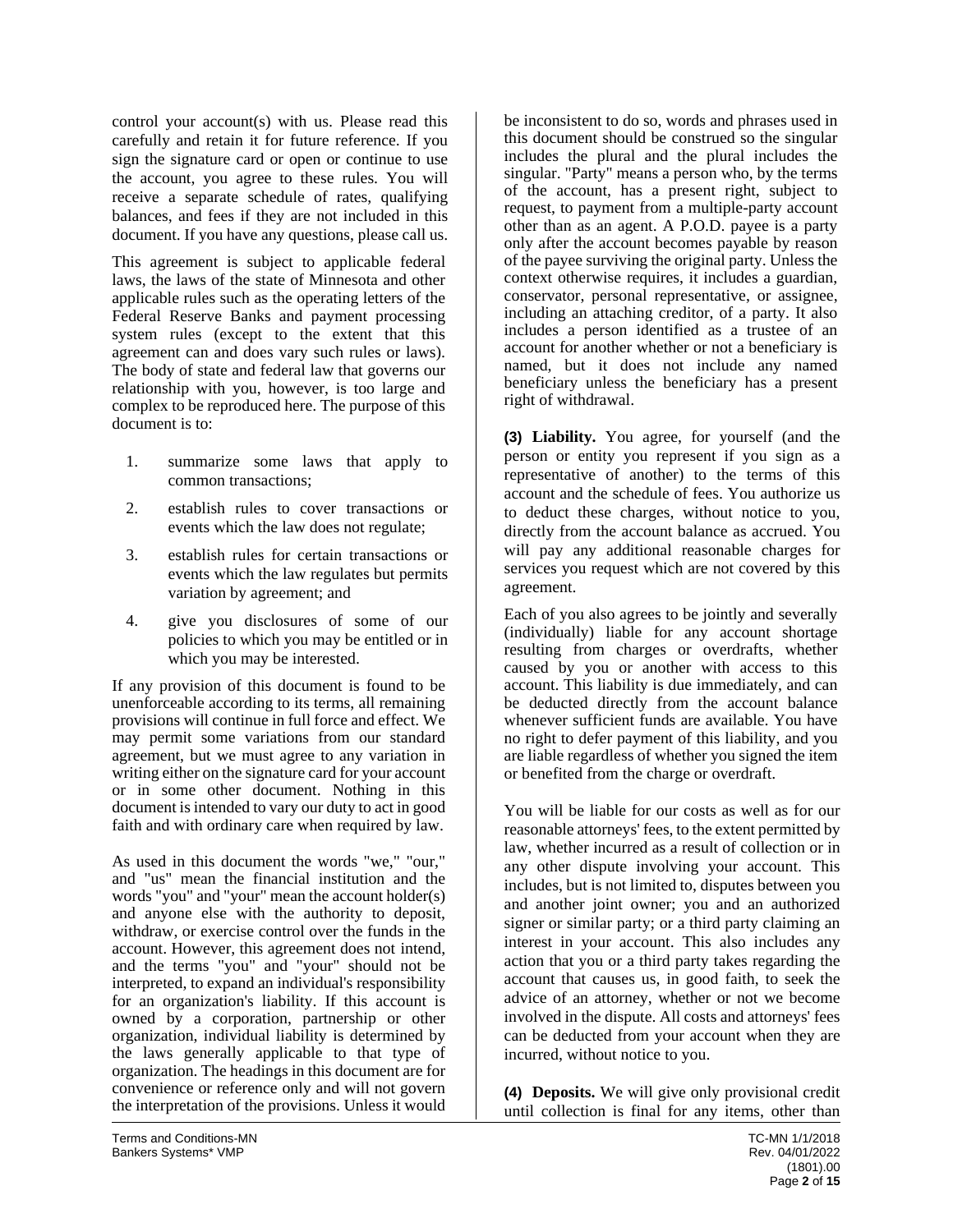cash, we accept for deposit (including items drawn "on us"). Before settlement of any item becomes final, we act only as your agent, regardless of the form of endorsement or lack of endorsement on the item and even though we provide you provisional credit for the item. We may reverse any provisional credit for items that are lost, stolen, or returned. Unless prohibited by law, we also reserve the right to charge back to your account the amount of any item deposited to your account or cashed for you which was initially paid by the payor bank and which is later returned to us due to an allegedly forged, unauthorized or missing endorsement, claim of alteration, encoding error or other problem which in our judgment justifies reversal of credit. You authorize us to attempt to collect previously returned items without giving you notice, and in attempting to collect we may permit the payor bank to hold an item beyond the midnight deadline. Actual credit for deposits of, or payable in, foreign currency will be at the exchange rate in effect on final collection in U.S. dollars. We are not responsible for transactions by mail or outside depository until we actually record them. We will treat and record all transactions received after our "daily cutoff time" on a business day we are open, or received on a day we are not open for business, as if initiated on the next business day that we are open. At our option, we may take an item for collection rather than for deposit.

**(5) Withdrawals.** You may withdraw money from your Account in any manner permitted by us for the type of account you have opened. Withdrawals and transfers from your account may be restricted as provided in this agreement or by applicable law.

**Checks and Items**. If you make withdrawals by check, the check must be properly completed and signed by you or your representative whose authority is on file with us. If your account is a joint account, we may honor a check that is signed by any joint account owner. We may refuse to accept any check other than standard checks provided by us, or approved by us in advance. We may refuse any withdrawal or transfer request which is greater in number than the frequency permitted, or which is for an amount greater or less than any withdrawal limitations. We will use the date the transaction is completed by us (as opposed to the date you initiate it) to apply the frequency limitations.

Even if we honor a nonconforming request, we are not required to do so later. If you violate the stated transaction limitations (if any), in our discretion we may close your account or reclassify it as a transaction account. If we reclassify your account, your account will be subject to the fees and earnings rules of the new account classification.

If we are presented with an item drawn against your account that would be a "substitute check," as defined by law, but for an error or defect in the item introduced in the substitute check creation process, you agree that we may pay such item.

If we are presented with an item drawn against your account bearing a date in the future (commonly known as "postdating"), you agree that we may properly pay and charge your account for such postdated check on the day it is presented to us, unless we have received written notice of the postdating in time to have a reasonable opportunity to act. Because we process checks mechanically, your notice will not be effective and we will not be liable for failing to honor your notice unless it precisely identifies the number, date, amount and payee of the item

See the funds availability policy disclosure for information about when you can withdraw funds you deposit. For those accounts to which our funds availability policy disclosure does not apply, when you make a deposit, we may, upon request, provide you with information about when those funds will be available for withdrawal. An item may be returned after the funds from the deposit of that item are made available for withdrawal. In that case, we will reverse the credit of the item. We may check the amount of your ledger balance, minus any management holds, to determine the amount of available funds in your account for the purpose of deciding whether to return an item for insufficient funds at any time between the time we receive the item for settlement and when we return the item or send a notice in lieu of return. We need only make one determination, but if we choose to make a subsequent determination, the amount of your ledger balance, minus any management holds, at the subsequent time will determine whether there are insufficient available funds.

### **Determining the Ledger Balance and Available Balance in Your Account.**

**Ledger Balance**. Your ledger balance, which we sometimes call your current balance, is the amount of money that is actually in your account at any given time. The ledger balance reflects only transactions that have posted to your account. Your ledger balance does not include transactions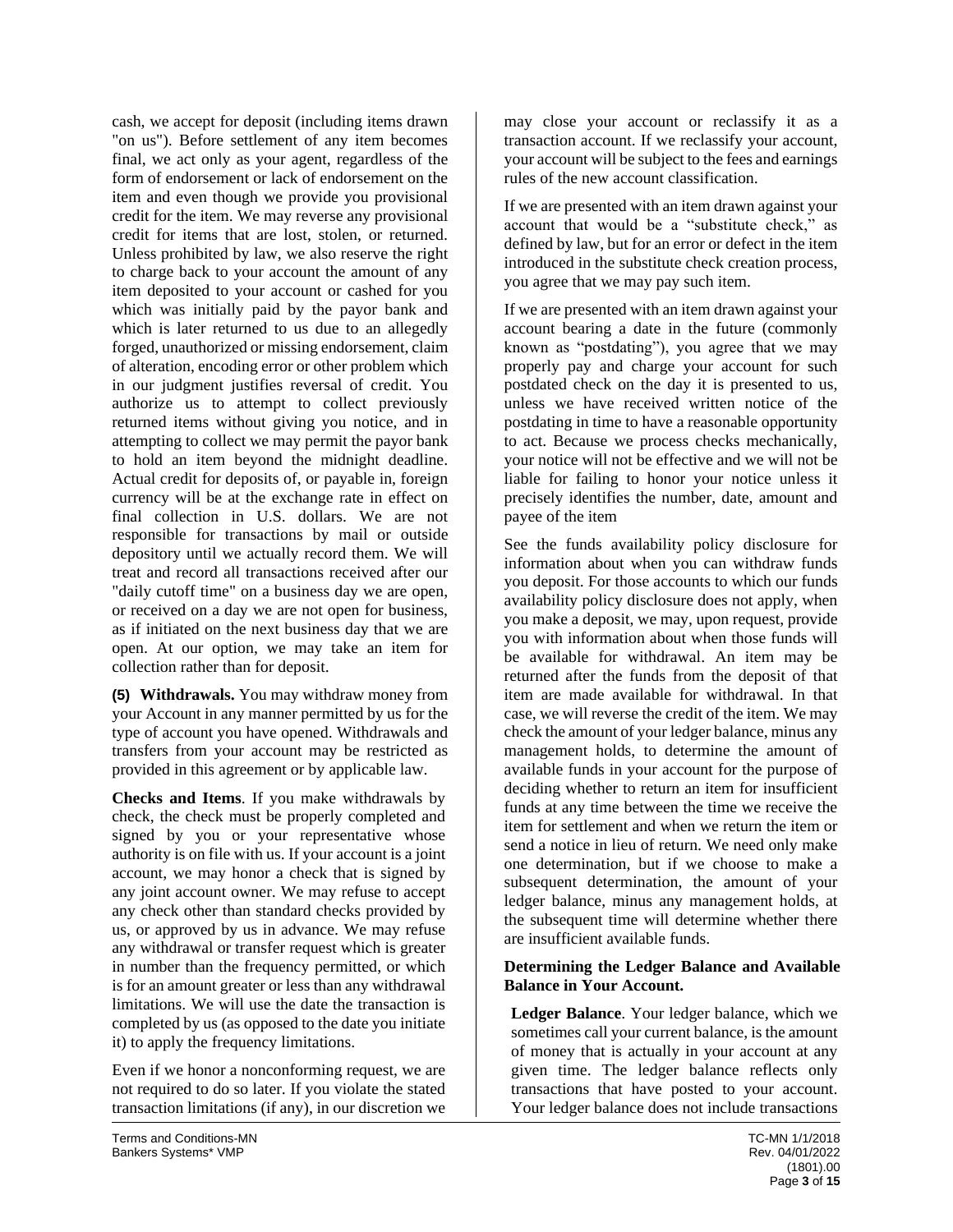that have been authorized and are pending. While it may seem that the ledger balance is the most upto-date display of the funds that you can spend, this is not always the case. Your account may have purchases, authorization holds, fees, other charges, or deposits made on your account that have not yet posted and, therefore, will not appear in your ledger balance. Your ledger balance does not reflect "management holds" placed on your account, which include, but are not limited to, holds placed due to suspected fraudulent activity or as the result of the legal process, such as garnishments, levies, or liens. We will notify you when a management hold is placed on your account.

It is very important to understand that the amount of your ledger balance, minus any management holds, is used to determine whether you have sufficient funds to cover a transaction when it is presented for payment (see the Overdrafts and Returned Transactions section below). In addition, the amount of your ledger balance, minus any management holds, is used to determine whether we will authorize debit card transactions at the point of sale.

**Available Balance**. Your available balance is a tool to help you keep track of spending in your account. Although your available balance represents the amount of money that is available for you to use or withdraw at any given time, unlike your ledger balance, it does not reflect the actual amount of money in your account.

Your available balance is the ledger balance, minus any preauthorized funds transfers, holds for authorized debit card transactions, deposited check holds, or management holds. Pending automated clearing house ("ACH") or checks you have written that have not yet posted are not reflected in your available balance. Funds from any line of credit or savings account linked are not reflected in your available balance, but such funds are accessible to you.

Like your ledger balance, your available balance is updated throughout the day. It is very important to understand that you may still overdraw your account even though the available balance appears to show there are sufficient funds to cover a transaction at the time it is made. This is because the amount of your ledger balance, minus any management holds, not your available balance, is used to determine whether you have sufficient funds to cover a transaction when it is presented for payment.

**Posting Transactions to Your Account**. We post transactions, including credits and debits, to your account throughout the day as they are received for processing or settlement, which means your ledger balance changes throughout the day as items post. Transactions made at a branch are received for processing on any day the branch is open and receiving transactions. Internal bank transfers are received for processing every day except holidays and Sundays. All other transactions are received for processing and settlement each day, except holidays. Currently, when we process transactions to determine your ledger balance, the most common kinds of transactions are generally posted as follows:

- **•** We add deposits as they are received and processed throughout the day.
- We subtract debit transactions as they are received and processed throughout the day. Categories of debit transactions may be received and processed throughout the day, generally as follows:
	- o ATM transactions (including withdrawals and transfers), telephone transfers, online and mobile banking transfers, PIN-based debit card transactions, and checks or other items processed through a Gate City Bank branch teller are generally received and processed when the transaction occurs;
	- o Signature-based debit card transactions are generally received for settlement (which may be days after the transaction was authorized) from merchant processors in batches throughout the day, seven days a week, and are posted in the order the merchant processor provides them to us within each batch, which may not be the order in which the transactions were made;
	- o Checks not processed through a Gate City Bank branch teller are generally received for payment in batches throughout the day, with checks within the same batch posted in check number order;
	- o ACH debits are generally received for settlement in batches throughout the day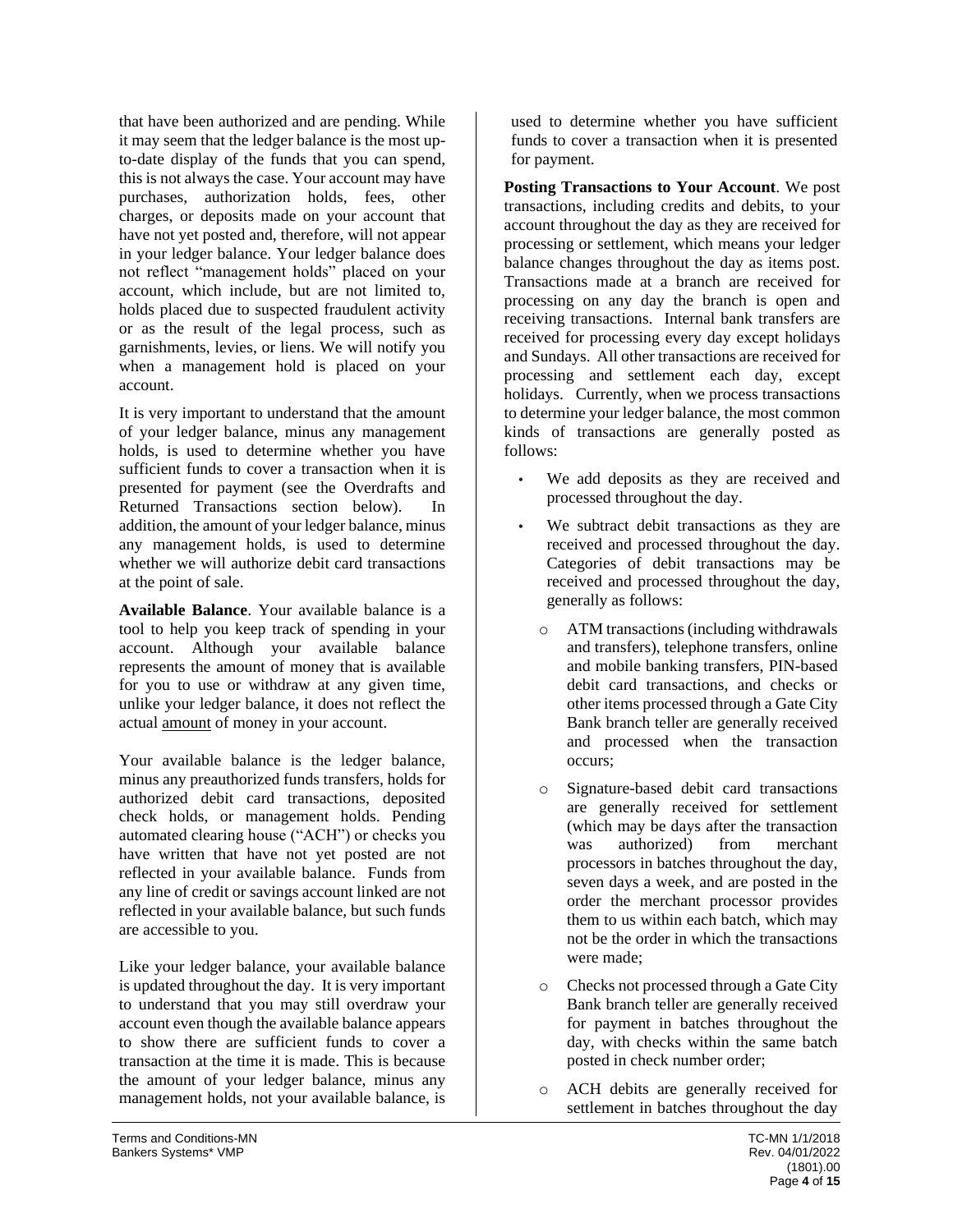and are posted on the settlement date in the order in which they were provided to us in each batch, which may be different from the order in which the ACH was initiated.

This general posting order and timeline description does not cover every kind of transaction we may process, and there can be exceptions to the posting order or timeline described above. You acknowledge and agree that we are allowed to determine, in our sole discretion, at any time without notice to you, the categories of transactions, the transactions within a category, the order or timeline among categories, and the posting orders or timelines within a category.

**Multiple Signatures, Electronic Check Conversion, and Similar Transactions**. An electronic check conversion transaction is a transaction where a check or similar item is converted into an electronic fund transfer as defined in the Electronic Fund Transfers regulation. In these types of transactions the check or similar item is either removed from circulation (truncated) or given back to you. As a result, we have no opportunity to review the check to examine the signatures on the item. You agree that, as to these or any items as to which we have no opportunity to examine the signatures, you waive any requirement of multiple signatures.

**Notice of Withdrawal**. We reserve the right to require not less than 7 days' notice in writing before each withdrawal from an interest-bearing account other than a time deposit or demand deposit, or from any other savings account as defined by Regulation D. (The law requires us to reserve this right, but it is not our general policy to use it.) Withdrawals from a time account prior to maturity or prior to any notice period may be restricted and may be subject to penalty. See your notice of penalty for early withdrawal.

## **(6) Overdrafts and Returned Transactions.**

**Overdrafts.** An overdraft occurs on your account if the amount of your ledger balance, minus any management holds, is less than the amount we need to pay your transaction presented for payment, but we pay the transaction anyway, causing the amount of your ledger balance, minus any management holds, to be negative. The amount of your ledger balance, minus any management holds, may be positive when a transaction is authorized, but may be negative

when the transaction is later presented for payment, which may result in an overdraft.

If we determine at the time a transaction(s) is presented for payment that paying the transaction(s) will result in an overdraft, we may, in our sole discretion, pay the transaction instead of returning it unpaid, which will result in the amount of your ledger balance, minus any management holds, being negative. Alternatively, as described below, we may, at our option and in our sole discretion, return any of the transactions presented for payment as unpaid, or otherwise refuse to pay the transaction. In the event that the amount of your ledger balance, minus any management holds, is not sufficient to cover a transaction(s) (including any type of debit, withdrawal, or transfer from your account) when it is presented for payment, you agree that we are allowed to authorize or decline some or all of those transactions, or pay or return some or all of those transactions at our sole discretion. You agree that, if we pay an overdraft transaction when it is presented for payment, we may charge you a fee, as allowed by applicable law and as set forth in the Schedule of Fees applicable to your account, which can be obtained from us and is available at our offices, and which can change from time to time.

You further agree that you will pay promptly the amount of the overdraft and any fees relating to the overdraft without further notice or demand. After the fifth (5th) consecutive day the amount of your ledger balance is negative, you will be charged a negative balance fee each consecutive day the amount of your ledger balance remains negative. Further, your failure to pay these amounts promptly may result in additional charges to your account or other fees. We may use subsequent deposits and other credits to your account to cover any overdraft and any related fees charged to your account.

If you want us to consider authorizing ATM and one-time debit card transactions when the amount of your ledger balance, minus any management holds, is insufficient to cover the transaction at the time of authorization, you must provide affirmative consent, or opt-in, for us to pay ATM and one-time debit card transactions that would result in an overdraft when the transaction is presented for payment and charge you a fee (as described in this section), as allowed by applicable law and set forth in the Schedule of Fees. If you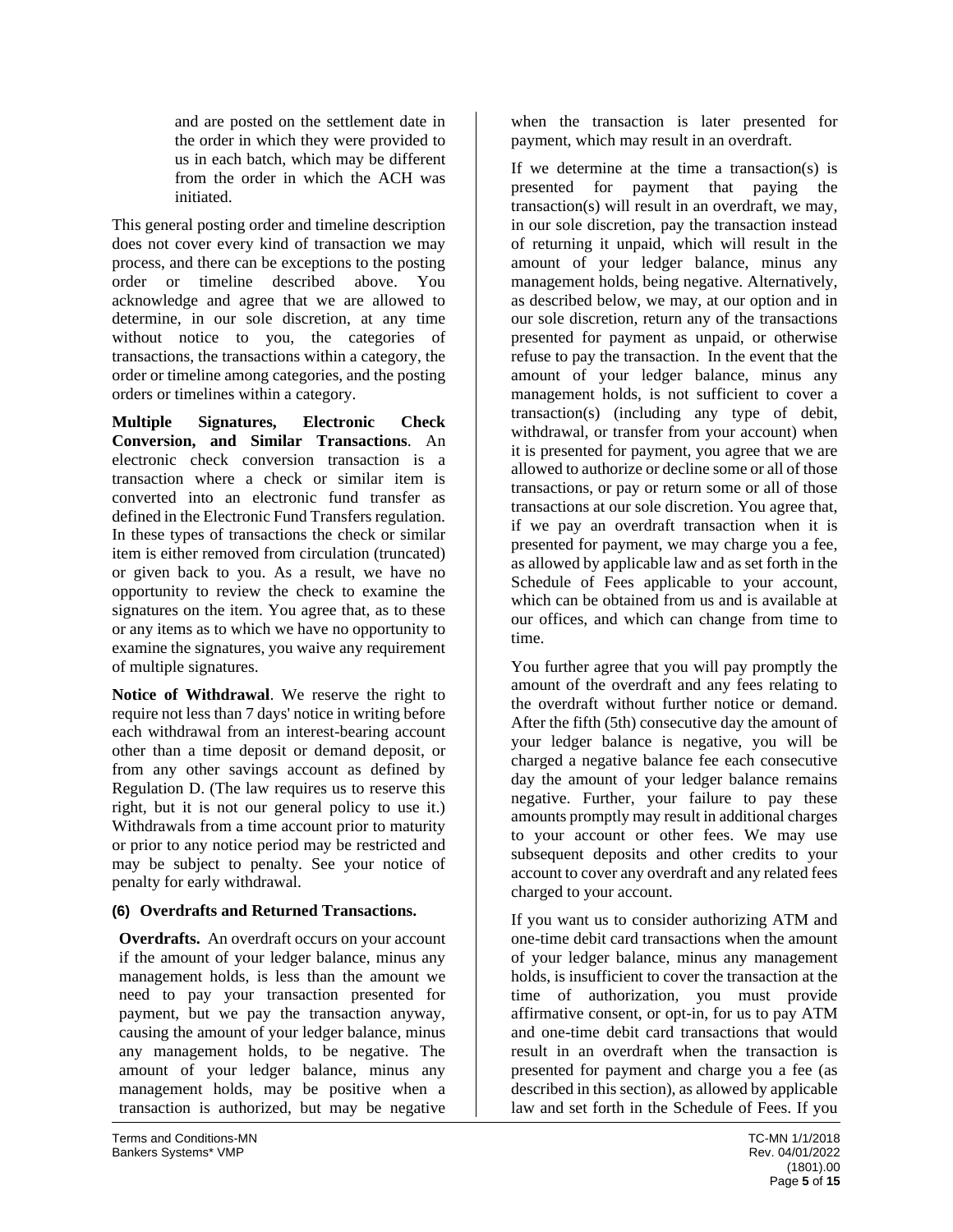do not opt-in to allow us to pay ATM and on-time debit card transactions that result in an overdraft, we may still pay those transactions, in our sole discretion, and you are still required to promptly repay us the amount of the overdraft, but we will not charge you a fee. You acknowledge and agree that the classification of a debit card transaction (except ATM transactions) as recurring or nonrecurring is determined by merchants, other institutions or other third parties before it is presented to us for authorization or payment and we will treat and process such debit card transactions in the manner they are presented to us, which may result in one-time debit card transactions presented as recurring preauthorized transactions and vice versa

**Returned Transactions**. If the amount of your ledger balance, minus any management holds, is less than the amount we need to pay a transaction presented for payment, we may, at our option and in our sole discretion, return any of the transactions presented for payment as unpaid, or otherwise refuse to pay the transaction instead of allowing the transaction to overdraft your account. We may return or refuse to pay any transaction at any time if the amount of your ledger balance, minus any management holds, is insufficient to pay that item at the time it is presented for payment, even if we previously have permitted overdrafts. You are not entitled to rely on any prior act by us with respect to your account, and our election to pay overdrafts does not establish a course of dealing between you and us or modify the terms of this Agreement. If we return a transaction that would have resulted in an overdraft as unpaid, we may charge you a fee, as allowed by applicable law and as set forth in the Schedule of Fees applicable to your account, which can be obtained from us and is available at our offices, and which can change from time to time. Transactions that would have overdrawn your account that we return as unpaid may be represented for payment multiple times. We will determine whether to pay or return the transaction each time it is presented to us for payment, which may result in your account being charged multiple fees for returning the item or other fees.

You are solely responsible for managing your account and the amount of your ledger balance, minus any management fees, to avoid overdrafts or returned transactions. We encourage you to manage your funds responsibly by keeping track of all transactions of any kind using the tools that suit you, such as a check register to assist you in avoiding overdrawing your account.

**(7) Ownership of Account and Beneficiary Designation.** These rules apply to this account depending on the form of ownership and beneficiary designation, if any, specified on the account records. We make no representations as to the appropriateness or effect of the ownership and beneficiary designations, except as they determine to whom we pay the account funds.

> **Single-Party Account.** Such an account is owned by one party.

> **Multiple-Party Account.** Parties own account in proportion to net contributions unless there is clear and convincing evidence of a different intent.

## **(8) Rights at Death.**

**Single-Party Account**. At the death of a party, ownership passes as part of the party's estate.

**Multiple-Party Account With Right of Survivorship.** At death of party, ownership passes to the surviving party or parties.

**Multiple-Party Account Without Right of Survivorship.** At death of party, deceased party's ownership passes as part of deceased party's estate.

**Single-Party Account With Pay-on-Death Designation**. At death of the party, ownership passes to the designated pay-on-death beneficiaries and is not part of the party's estate.

**Multiple-Party Account With Right of Survivorship and Pay-on-Death Designation.** At death of last surviving party, ownership passes to the designated pay-ondeath beneficiaries and is not part of the last surviving party's estate.

**(9) Business, Organization, and Association Accounts.** Earnings in the form of interest, dividends, or credits will be paid only on collected funds, unless otherwise provided by law or our policy. You represent that you have the authority to open and conduct business on this account on behalf of the entity. We may require the governing body of the entity opening the account to give us a separate authorization telling us who is authorized to act on its behalf. We will honor the authorization until we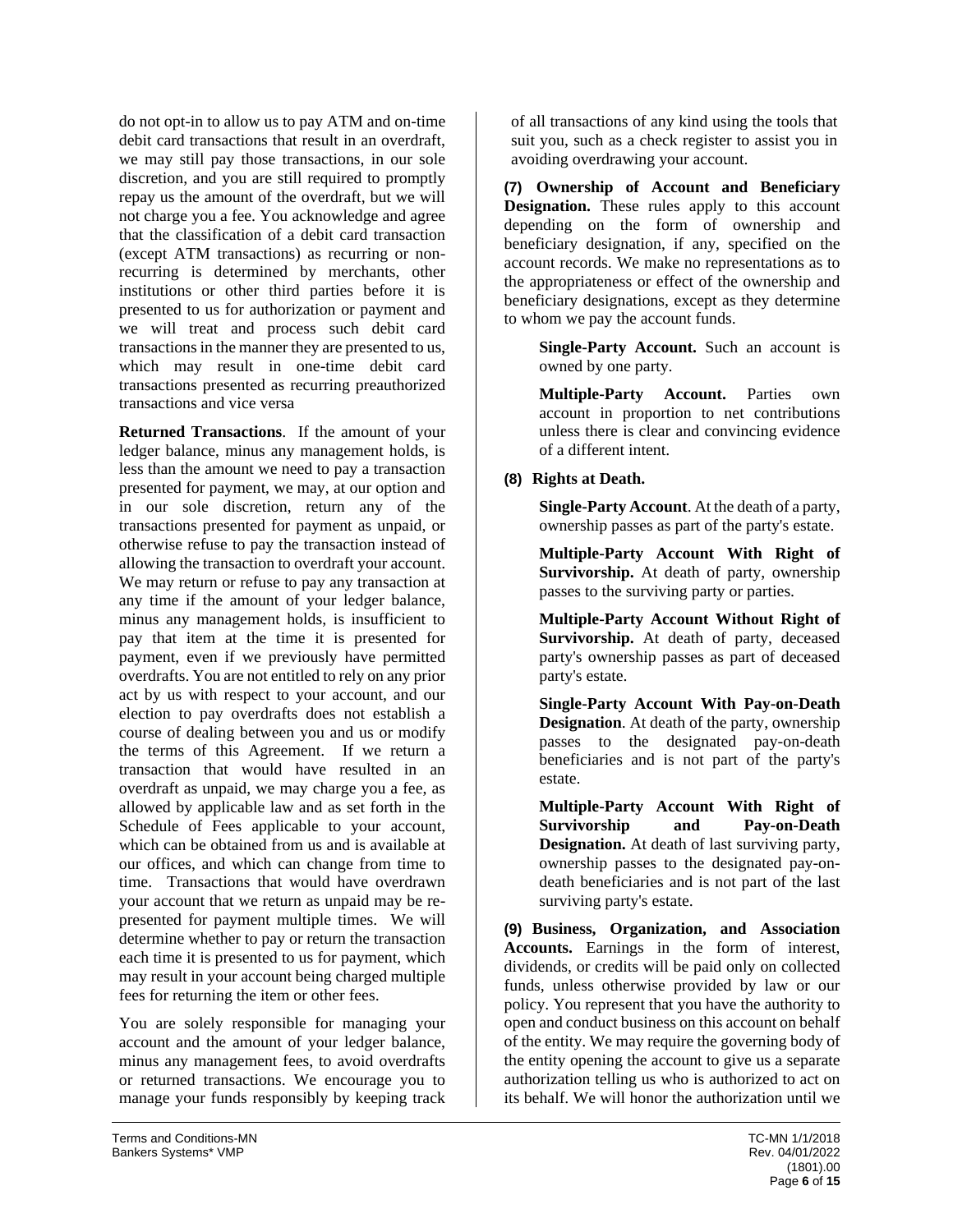actually receive written notice of a change from the governing body of the entity.

**(10)Stop Payments.** Unless otherwise provided, the rules in this section cover stopping payment of items such as checks and drafts. Rules for stopping payment of other types of transfers of funds, such as consumer electronic fund transfers, may be established by law or our policy. If we have not disclosed these rules to you elsewhere, you may ask us about those rules.

We may accept an order to stop payment on any item from any one of you. You must make any stoppayment order in the manner required by law and we must receive it in time to give us a reasonable opportunity to act on it before our stop-payment cutoff time. Because stop-payment orders are handled by computers, to be effective, your stoppayment order must precisely identify the number, date, and amount of the item, and the payee.

You may stop payment on any item drawn on your account whether you sign the item or not. Your stop payment order is effective for six months if it is given to us in writing or by another type of record (Generally, a "record" is information that is stored in such a way that it can be retrieved and can be heard or read and understood - you can ask us what type of stop payment records you can give us). Your order will lapse after that time if you do not renew the order in writing before the end of the sixmonth period. If the original stop-payment order was oral your stop-payment order will lapse after 14 calendar days if it is not confirmed in writing or by another type of record within that time period. We are not obligated to notify you when a stoppayment order expires. A release of the stoppayment request may be made only by the person who initiated the stop-payment order.

If you stop payment on an item and we incur any damages or expenses because of the stop payment, you agree to indemnify us for those damages or expenses, including attorneys' fees. You assign to us all rights against the payee or any other holder of the item. You agree to cooperate with us in any legal actions that we may take against such persons. You should be aware that anyone holding the item may be entitled to enforce payment against you despite the stop-payment order.

Our stop-payment cutoff time is one hour after the opening of the next banking day after the banking day on which we receive the item. Additional limitations on our obligation to stop payment are provided by law (e.g., we paid the item in cash or we certified the item).

**(11)Telephone Transfers.** A telephone transfer of funds from this account to another account with us, if otherwise arranged for or permitted, may be made by the same persons and under the same conditions generally applicable to withdrawals made in writing.

**(12)Amendments and Termination.** We may change this agreement at any time. For example, we may add, delete, or modify terms. These terms include, but are not limited to, fees and charges for our services. Rules governing changes in interest rates are provided separately in the Truth-in-Savings disclosure or in another document. For other changes, we will give you reasonable notice in writing or by any other method permitted by law. We may also close this account at any time upon reasonable notice to you and tender of the account balance personally or by mail. Items presented for payment after the account is closed may be dishonored. When you close your account, you are responsible for leaving enough money in the account to cover any outstanding items to be paid from the account. Reasonable notice depends on the circumstances, and in some cases such as when we cannot verify your identity or we suspect fraud, it might be reasonable for us to give you notice after the change or account closure becomes effective. For instance, if we suspect fraudulent activity with respect to your account, we might immediately freeze or close your account and then give you notice. If we have notified you of a change in any term of your account and you continue to have your account after the effective date of the change, you have agreed to the new term(s).

**(13)Notices.** Any written notice you give us is effective when we actually receive it, and it must be given to us according to the specific delivery instructions provided elsewhere, if any. We must receive it in time to have a reasonable opportunity to act on it. If the notice is regarding a check or other item, you must give us sufficient information to be able to identify the check or item,including the precise check or item number, amount, date and payee. Written notice we give you is effective when it is deposited in the United States Mail with proper postage and addressed to your mailing address we have on file. Notice to any of you is notice to all of you

#### **(14)Statements.**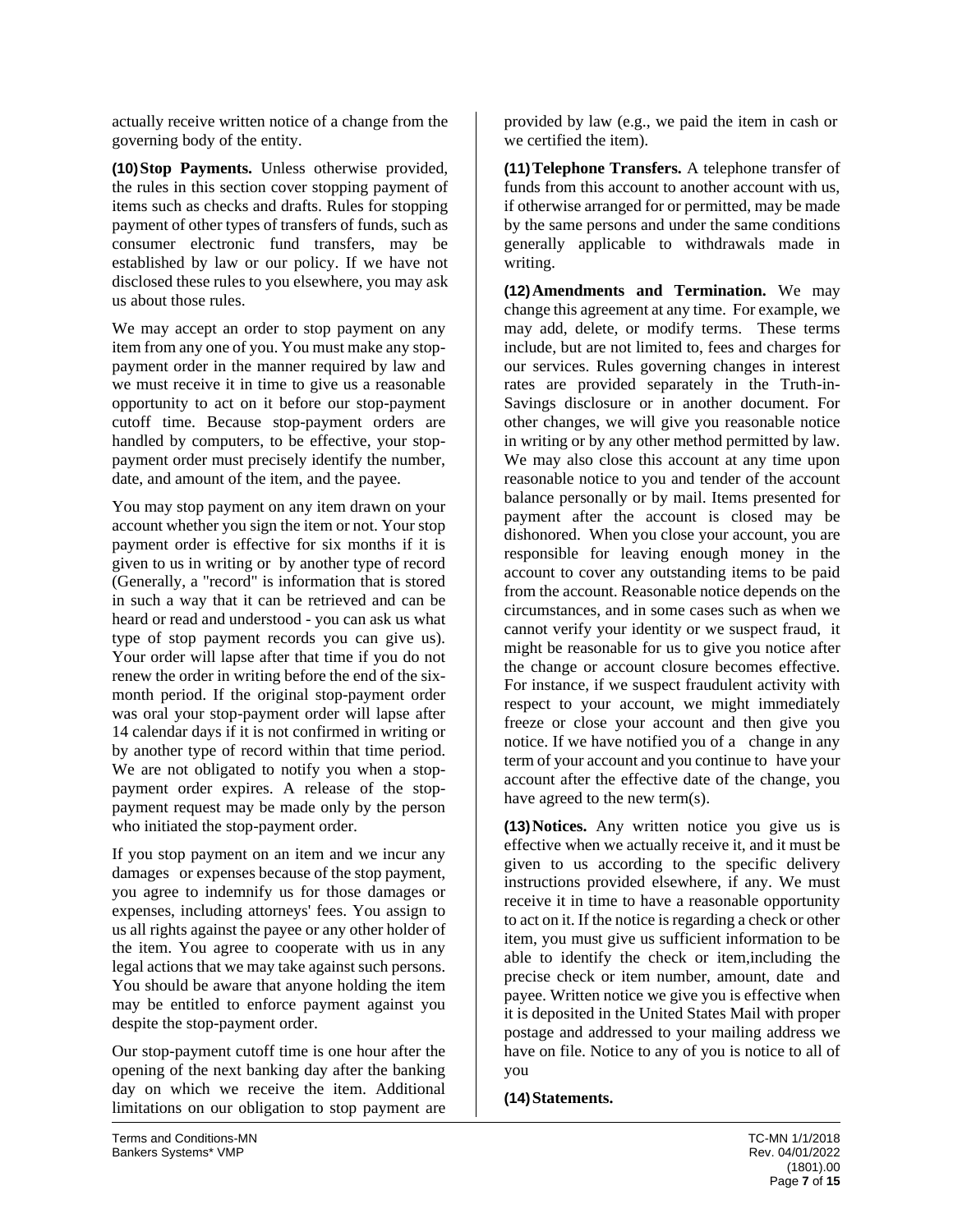**Your Duty to Report Unauthorized Signatures, Alterations, and Forgeries.** You must examine your statement of account with "reasonable promptness." If you discover (or reasonably should have discovered) any unauthorized signatures or alterations, you must promptly notify us of the relevant facts. As between you and us, if you fail to do either of these duties, you will have to either share the loss with us, or bear the loss entirely yourself (depending on whether we used ordinary care and, if not, whether we substantially contributed to the loss). The loss could be not only with respect to items on the statement but other items with unauthorized signatures or alterations by the same wrongdoer.

You agree that the time you have to examine your statement and report to us will depend on the circumstances, but will not, in any circumstance, exceed a total of 30 days from when the statement is first sent or made available to you.

You further agree that if you fail to report any unauthorized signatures, alterations or forgeries in your account within 60 days of when we first send or make the statement available, you cannot assert a claim against us on any items in that statement, and as between you and us the loss will be entirely yours. This 60-day limitation is without regard to whether we used ordinary care. The limitation in this paragraph is in addition to that contained in the first paragraph of this section.

**Your Duty to Report Other Errors.** In addition to your duty to review your statements for unauthorized signatures, alterations and forgeries, you agree to examine your statement with reasonable promptness for any other error - such as an encoding error. In addition, if you receive or we make available either your items or images of your items, you must examine them for any unauthorized or missing endorsements or any other problems. You agree that the time you have to examine your statement and items and report to us will depend on the circumstances. However, this time period shall not exceed 60 days. Failure to examine your statement and items and report any errors to us within 60 days of when we first send or make the statement available precludes you from

asserting a claim against us for any errors on items identified in that statement and as between you and us the loss will be entirely yours.

**Errors Relating to Electronic Fund Transfers or Substitute Checks** *(For consumer accounts only)*. For information on errors relating to electronic fund transfers (e.g., computer, debit card or ATM transactions) refer to your Electronic Fund Transfers disclosure and the sections on consumer liability and error resolution. For information on errors relating to a substitute check you received, refer to your disclosure entitled Substitute Checks and Your Rights.

**(15)Direct Deposits.** If we are required for any reason to reimburse the federal government for all or any portion of a benefit payment that was directly deposited into your account, you authorize us to deduct the amount of our liability to the federal government from the account or from any other account you have with us, without prior notice and at any time, except as prohibited by law. We may also use any other legal remedy to recover the amount of our liability.

**(16)Temporary Account Agreement.** If the account documentation indicates that this is a temporary account agreement, each person who signs to open the account or has authority to make withdrawals (except as indicated to the contrary) may transact business on this account. However, we may at some time in the future restrict or prohibit further use of this account if you fail to comply with the requirements we have imposed within a reasonable time.

**(17)Setoff.** We may (without prior notice and when permitted by law) set off the funds in this account against any due and payable debt any of you owe us now or in the future. If this account is owned by one or more of you as individuals, we may set off any funds in the account against a due and payable debt a partnership owes us now or in the future, to the extent of your liability as a partner for the partnership debt. If your debt arises from a promissory note, then the amount of the due and payable debt will be the full amount we have demanded, as entitled under the terms of the note, and this amount may include any portion of the balance for which we have properly accelerated the due date. This right of setoff does not apply to this account if prohibited by law. For example, the right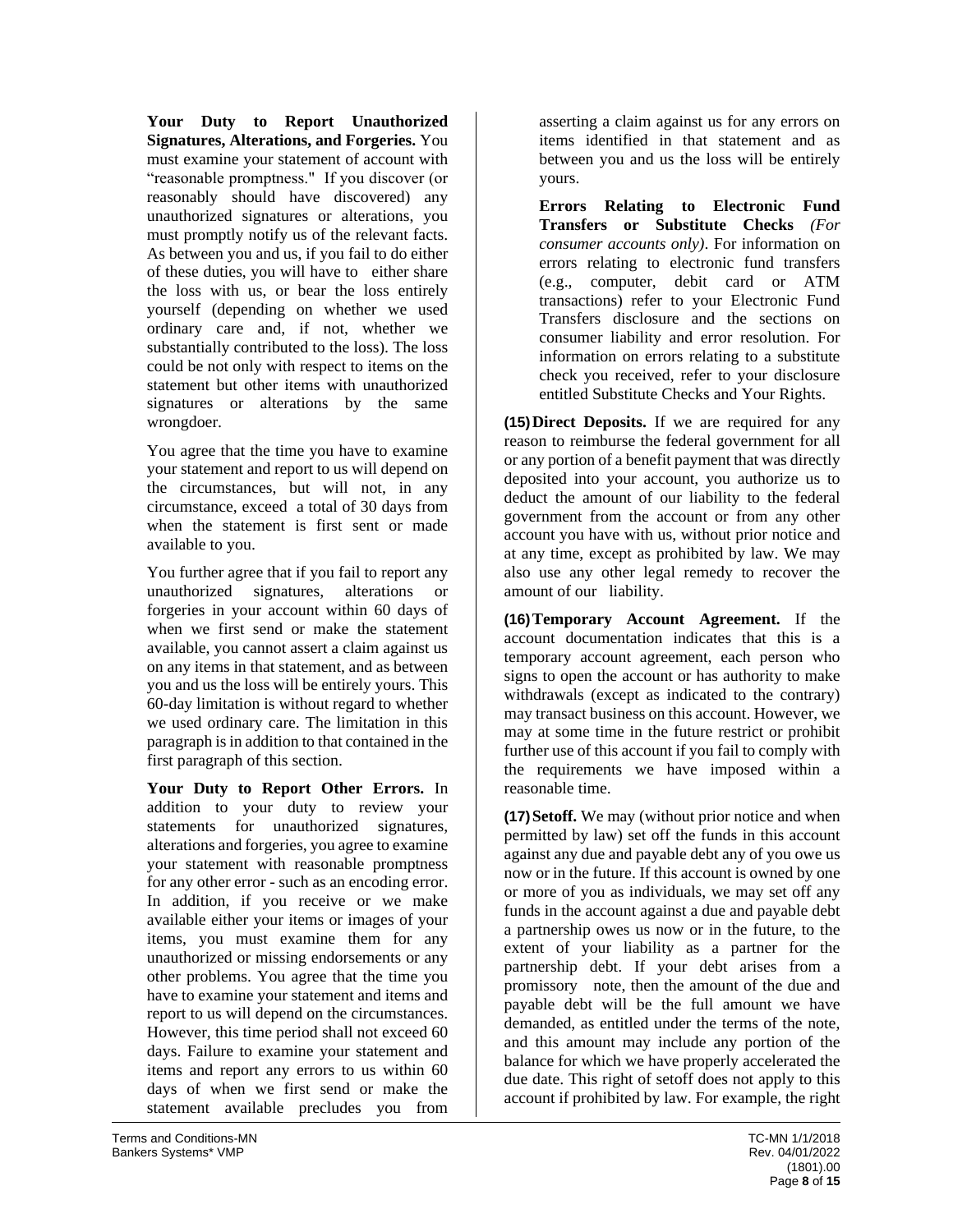of setoff does not apply to this account if: (a) it is an Individual Retirement Account or similar taxdeferred account, or (b) the debt is created by a consumer credit transaction under a credit card plan (but this does not affect our rights under any consensual security interest), or (c) the debtor's right of withdrawal only arises in a representative capacity, or (d) setoff is prohibited by the Military Lending Act or its implementing regulations. We will not be liable for the dishonor of any check when the dishonor occurs because we set off a debt against this account. You agree to hold us harmless from any claim arising as a result of our exercise of our right of setoff.

**(18)Check Processing.** We process items mechanically by relying solely on the information encoded in magnetic ink along the bottom of the items. This means that we do not individually examine all of your items to determine if the item is properly completed, signed and endorsed or to determine if it contains any information other than what is encoded in magnetic ink. You agree that we have exercised ordinary care if our automated processing is consistent with general banking practice, even though we do not inspect each item. Because we do not inspect each item, if you write a check to multiple payees, we can properly pay the check regardless of the number of endorsements unless you notify us in writing that the check requires multiple endorsements. We must receive the notice in time for us to have a reasonable opportunity to act on it, and you must tell us the precise date of the check, amount, check number and payee. We are not responsible for any unauthorized signature or alteration that would not be identified by a reasonable inspection of the item. Using an automated process helps us keep costs down for you and all account holders.

**(19)Check Cashing.** We may charge a fee for anyone that does not have an account with us who is cashing a check, draft or other instrument written on your account. We may also require reasonable identification to cash such a check, draft or other instrument. We can decide what identification is reasonable under the circumstances and such identification may be documentary or physical and may include collecting a thumbprint or fingerprint.

**(20)Truncation, Substitute Checks, and Other Check Images.** If you truncate an original check and create a substitute check, or other paper or electronic image of the original check, you warrant that no one will be asked to make payment on the

original check, a substitute check or any other electronic or paper image, if the payment obligation relating to the original check has already been paid. You also warrant that any substitute check you create conforms to the legal requirements and generally accepted specifications for substitute checks. You agree to retain the original check in conformance with our internal policy for retaining original checks. You agree to indemnify us for any loss we may incur as a result of any truncated check transaction you initiate. We can refuse to accept substitute checks that have not previously been warranted by a bank or other financial institution in conformance with the Check 21 Act. Unless specifically stated in a separate agreement between you and us, we do not have to accept any other electronic or paper image of an original check.

**(21)Remotely Created Checks.** Like any standard check or draft, a remotely created check (sometimes called a telecheck, preauthorized draft or demand draft) is a check or draft that can be used to withdraw money from an account.

Unlike a typical check or draft, however, a remotely created check is not issued by the paying bank and does not contain the signature of the account owner (or a signature purported to be the signature of the account owner). In place of a signature, the check usually has a statement that the owner authorized the check or has the owner's name typed or printed on the signature line.

You warrant and agree to the following for every remotely created check we receive from you for deposit or collection: (1) you have received express and verifiable authorization to create the check in the amount and to the payee that appears on the check; (2) you will maintain proof of the authorization for at least 2 years from the date of the authorization, and supply us the proof if we ask; and (3) if a check is returned you owe us the amount of the check, regardless of when the check is returned. We may take funds from your account to pay the amount you owe us, and if there are insufficient funds in your account, you still owe us the remaining balance.

**(22)Unlawful Internet Gambling Notice.**  Restricted transactions as defined in Federal Reserve Regulation GG are prohibited from being processed through this account or relationship. Restricted transactions generally include, but are not limited to, those in which credit, electronic fund transfers, checks, or drafts are knowingly accepted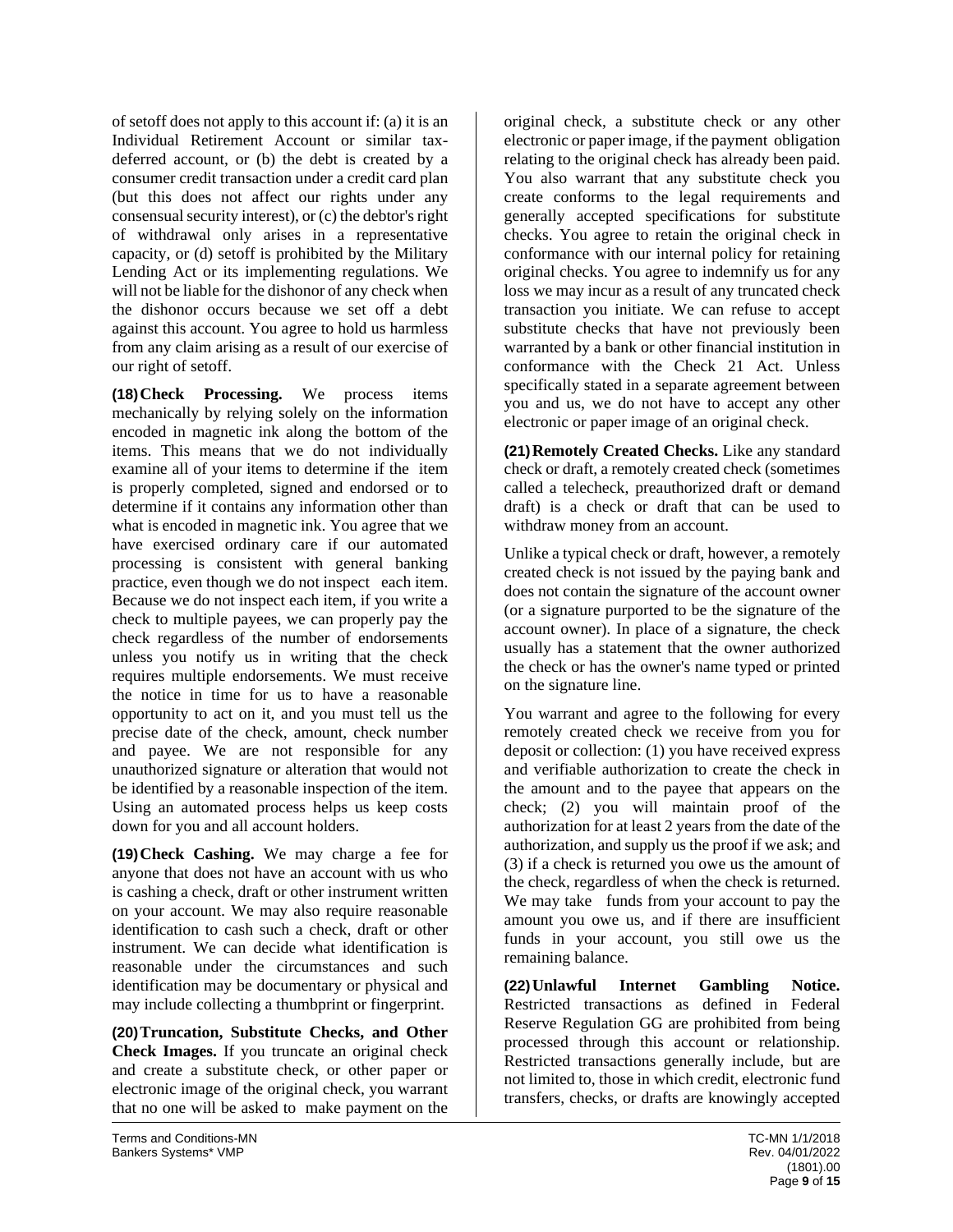by gambling businesses in connection with the participation by others in unlawful Internet gambling.

**(23)ACH and Wire Transfers.** This agreement is subject to Article 4A of the Uniform Commercial Code - Fund Transfers as adopted in the state in which you have your account with us. If you originate a fund transfer and you identify by name and number a beneficiary financial institution, an intermediary financial institution or a beneficiary, we and every receiving or beneficiary financial institution may rely on the identifying number to make payment. We may rely on the number even if it identifies a financial institution, person or account other than the one named. You agree to be bound by automated clearing house association rules. These rules provide, among other things, that payments made to you, or originated by you, are provisional until final settlement is made through a Federal Reserve Bank or payment is otherwise made as provided in Article 4A-403(a) of the Uniform Commercial Code. If we do not receive such payment, we are entitled to a refund from you in the amount credited to your account and the party originating such payment will not be considered to have paid the amount so credited. Credit entries may be made by ACH. If we receive a payment order to credit an account you have with us by wire or ACH, we are not required to give you any notice of the payment order or credit.

**(24)Facsimile Signatures.** Unless you make advance arrangements with us, we have no obligation to honor facsimile signatures on your checks or other orders. If we do agree to honor items containing facsimile signatures, you authorize us, at any time, to charge you for all checks, drafts, or other orders, for the payment of money, that are drawn on us. You give us this authority regardless of by whom or by what means the facsimile signature(s) may have been affixed so long as they resemble the facsimile signature specimen filed with us, and contain the required number of signatures for this purpose. You must notify us at once if you suspect that your facsimile signature is being or has been misused.

**(25)Agency (Power of Attorney) Designation**  Agents may make account transactions on behalf of the parties, but have no ownership or rights at death unless named as Pay-on- Death beneficiaries. The owner does not give up any rights to act on the account, and the agent may not in any manner affect the rights of the owner or beneficiaries, if any, other

than by withdrawing funds from the account. The owner is responsible for any transactions of the agent. We undertake no obligation to monitor transactions to determine that they are on the owner's behalf. The owner may terminate the agency at any time, and the agency is automatically terminated by the death of the owner. However, we may continue to honor the transactions of the agent until: (a) we have received written notice or have actual knowledge of the termination of the agency, and (b) we have a reasonable opportunity to act on that notice or knowledge. We may refuse to accept the designation of an agent.

**(26)Restrictive Legends or Endorsements.** The automated processing of the large volume of checks we receive prevents us from inspecting or looking for restrictive legends, restrictive endorsements or other special instructions on every check. Examples of restrictive legends placed on checks are "must be presented within 90 days" or "not valid for more than \$1,000.00." The payee's signature accompanied by the words "for deposit only" is an example of a restrictive endorsement. For this reason, we are not required to honor any restrictive legend or endorsement or other special instruction placed on checks you write unless we have agreed in writing to the restriction or instruction. Unless we have agreed in writing, we are not responsible for any losses, claims, damages, or expenses that result from your placement of these restrictions or instructions on your checks.

**(27)Account Transfer.** This account may not be transferred or assigned without our prior written consent.

**(28)Endorsements.** We may accept for deposit any item payable to you or your order, even if they are not endorsed by you. We may give cash back to any one of you. We may supply any missing endorsement(s) for any item we accept for deposit or collection, and you warrant that all endorsements are genuine.

To ensure that your check or share draft is processed without delay, you must endorse it (sign it on the back) in a specific area. Your entire endorsement (whether a signature or a stamp) along with any other endorsement information (e.g., additional endorsements, ID information, driver's license number, etc.) must fall within 1 1/2" of the "trailing edge" of a check. Endorsements must be made in blue or black ink, so that they are readable by automated check processing equipment.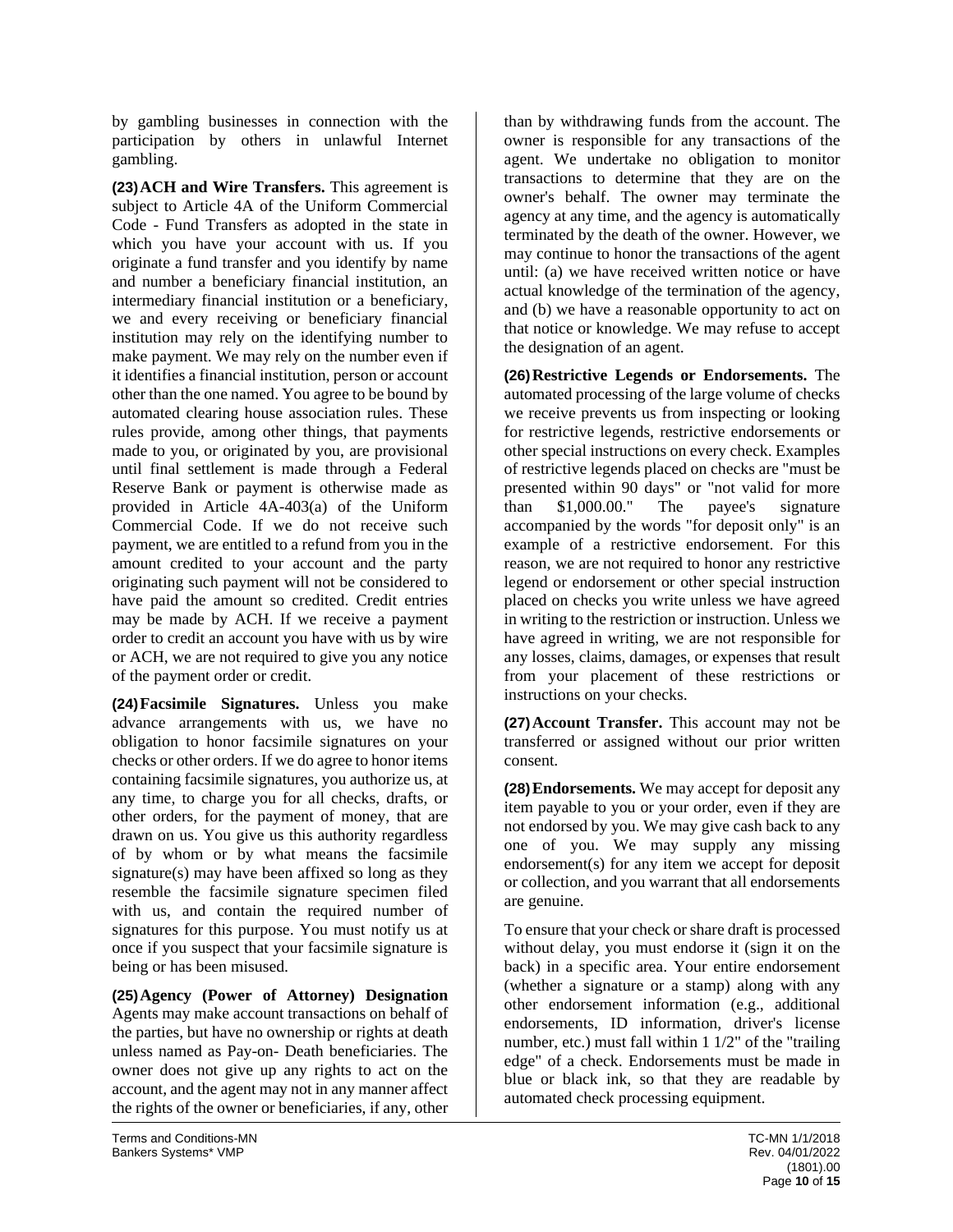As you look at the front of a check, the "trailing edge" is the left edge. When you flip the check over, be sure to keep all endorsement information within 1 1/2" of that edge.



It is important that you confine the endorsement information to this area since the remaining blank space will be used by others in the processing of the check to place additional needed endorsements and information. You agree that you will indemnify, defend, and hold us harmless for any loss, liability, damage or expense that occurs because your endorsement, another endorsement, or information you have printed on the back of the check obscures our endorsement. These endorsement guidelines apply to both personal and business checks.

**(29)Death or Incompetence.** You agree to notify us promptly if any person with a right to withdraw funds from your account(s) dies or is adjudicated (determined by the appropriate official) incompetent. We may continue to honor your checks, items, and instructions until: (a) we know of your death or adjudication of incompetence, and (b) we have had a reasonable opportunity to act on that knowledge. You agree that we may pay or certify checks drawn on or before the date of death or adjudication of incompetence for up to ten (10) days after your death or adjudication of incompetence unless ordered to stop payment by someone claiming an interest in the account.

**(30)Fiduciary Accounts.** Accounts may be opened by a person acting in a fiduciary capacity. A fiduciary is someone who is appointed to act on

behalf of and for the benefit of another. We are not responsible for the actions of a fiduciary, including the misuse of funds. This account may be opened and maintained by a person or persons named as a trustee under a written trust agreement, or as executors, administrators, or conservators under court orders. You understand that by merely opening such an account, we are not acting in the capacity of a trustee in connection with the trust nor do we undertake any obligation to monitor or enforce the terms of the trust or letters.

**(31)Credit Verification.** You agree that we may verify credit and employment history by any necessary means, including preparation of a credit report by a credit reporting agency.

**(32)Legal Actions Affecting Your Account.** If we are served with a subpoena, restraining order, writ of attachment or execution, levy, garnishment, search warrant, or similar order relating to your account (termed "legal action" in this section), we will comply with that legal action. Or, in our discretion, we may freeze the assets in the account and not allow any payments out of the account until a final court determination regarding the legal action. We may do these things even if the legal action involves less than all of you. In these cases, we will not have any liability to you if there are insufficient funds to pay your items because we have withdrawn funds from your account or in any way restricted access to your funds in accordance with the legal action. Any fees or expenses we incur in responding to any legal action (including, without limitation, attorneys' fees and our internal expenses) may be charged against your account. The list of fees applicable to your account(s) provided elsewhere may specify additional fees that we may charge for certain legal actions.

**(33)Security.** It is your responsibility to protect the account numbers and electronic access devices (e.g., a Debit card) we provide you for your account(s). Do not discuss, compare, or share information about your account number(s) with anyone unless you are willing to give them full use of your money. An account number can be used by thieves to issue an electronic debit or to encode your number on a false demand draft which looks like and functions like an authorized check. If you furnish your access device and grant actual authority to make transfers to another person (a family member or coworker, for example) who then exceeds that authority, you are liable for the transfers unless we have been notified that transfers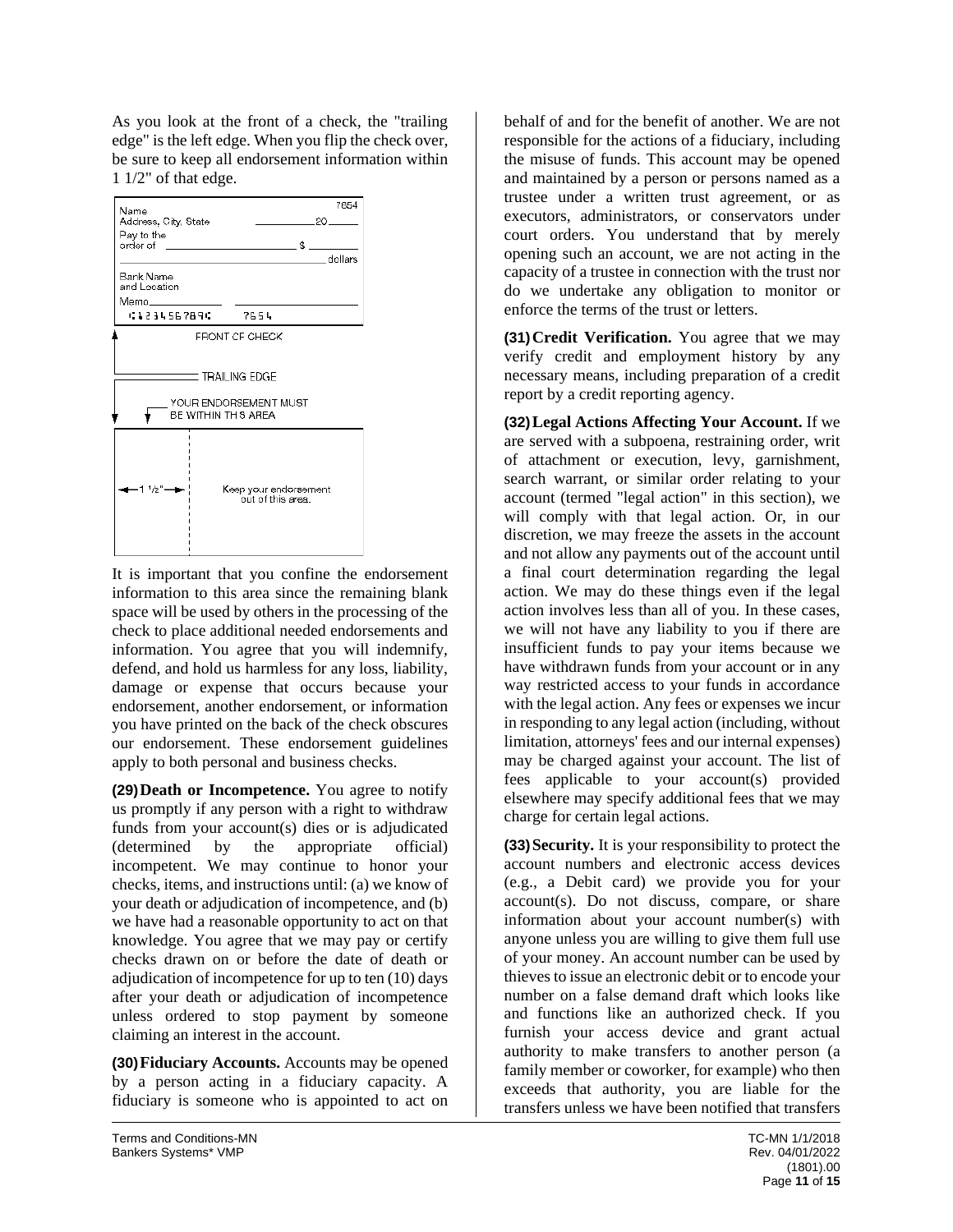by that person are no longer authorized. Your account number can also be used to electronically remove money from your account, and payment can be made from your account even though you did not contact us directly and order the payment. You must also take precaution in safeguarding your blank checks.

Notify us at once if you believe your checks have been lost or stolen. As between you and us, if you are negligent in safeguarding your checks, you must bear the loss entirely yourself or share the loss with us (we may have to share some of the loss if we failed to use ordinary care and if we substantially contributed to the loss).

Except for consumer electronic funds transfers subject to Regulation E, you agree that if we offer you services appropriate for your account to help identify and limit fraud or other unauthorized transactions against your account, such as positive pay or commercially reasonable security procedures, and you reject those services, you will be responsible for any fraudulent or unauthorized transactions which could have been prevented by the services we offered, unless we acted in bad faith or to the extent our negligence contributed to the loss. If we offered you a commercially reasonable security procedure which you reject, you agree that you are responsible for any payment order, whether authorized or not, that we accept in compliance with an alternative security procedure that you have selected.

**(34)Telephonic Instructions.** Unless required by law or we have agreed otherwise in writing, we are not required to act upon instructions you give us via facsimile transmission or leave by voice mail or on a telephone answering machine.

**(35)Monitoring and Recording Telephone Calls and Consent to Receive Communications.**  Subject to federal and state law, we may monitor or record phone calls for security reasons, to maintain a record and to ensure that you receive courteous and efficient service. You consent in advance to any such recording.

To provide you with the best possible service in our ongoing business relationship for your account we may need to contact you about your account from time to time by telephone, text messaging or email. However, we must first obtain your consent to contact you about your account because we must comply with the consumer protection provisions in the federal Telephone Consumer Protection Act of

1991 (TCPA), CAN-SPAM Act and their related federal regulations and orders issued by the Federal Communications Commission (FCC).

- Your consent is limited to your account, and as authorized by applicable law and regulations.
- Your consent does not authorize us to contact you for telemarketing purposes (unless you otherwise agreed elsewhere).

With the above understandings, you authorize us to contact you regarding your account throughout its existence using any telephone numbers or email addresses that you have previously provided to us or that you may subsequently provide to us.

This consent is regardless of whether the number we use to contact you is assigned to a landline, a paging service, a cellular wireless service, a specialized mobile radio service, other radio common carrier service or any other service for which you may be charged for the call. You further authorize us to contact you through the use of voice, voice mail and text messaging, including the use of pre-recorded or artificial voice messages and an automated dialing device.

If necessary, you may change or remove any of the telephone numbers or email addresses at any time using any reasonable means to notify us.

**(36)Claim of Loss.** If you claim a credit or refund because of a forgery, alteration, or any other unauthorized withdrawal, you agree to cooperate with us in the investigation of the loss, including giving us an affidavit containing whatever reasonable information we require concerning your account, the transaction, and the circumstances surrounding the loss. You will notify law enforcement authorities of any criminal act related to the claim of lost, missing, or stolen checks or unauthorized withdrawals. We will have a reasonable period of time to investigate the facts and circumstances surrounding any claim of loss. Unless we have acted in bad faith, we will not be liable for special or consequential damages, including loss of profits or opportunity, or for attorneys' fees incurred by you. You agree that you will not waive any rights you have to recover your loss against anyone who is obligated to repay, insure, or otherwise reimburse you for your loss.

You will pursue your rights or, at our option, assign them to us so that we may pursue them. Our liability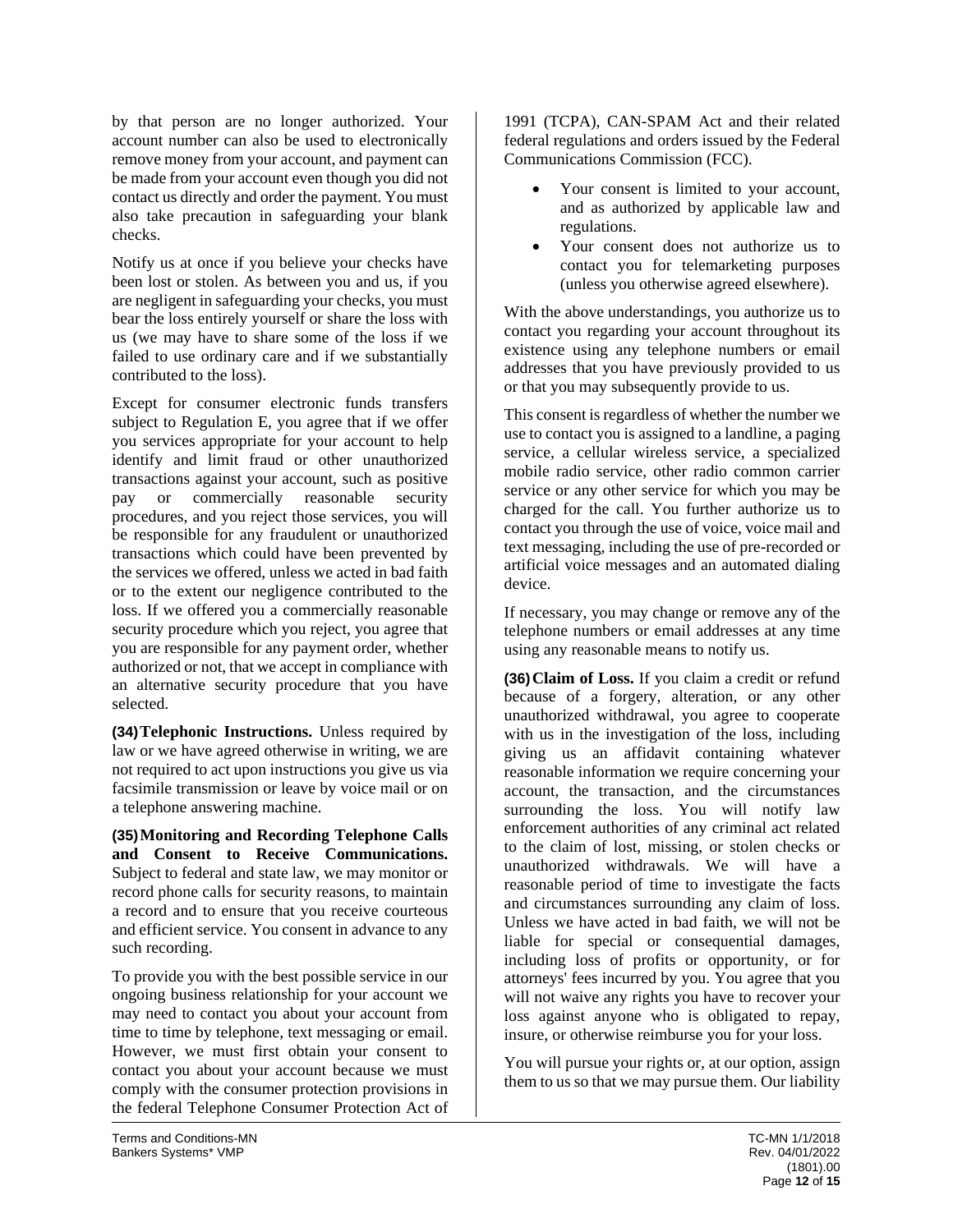will be reduced by the amount you recover or are entitled to recover from these other sources.

**(37)Early Withdrawal Penalties** (and involuntary withdrawals). We may impose early withdrawal penalties on a withdrawal from a time account even if you don't initiate the withdrawal. For instance, the early withdrawal penalty may be imposed if the withdrawal is caused by our setoff against funds in the account or as a result of an attachment or other legal process. We may close your account and impose the early withdrawal penalty on the entire account balance in the event of a partial early withdrawal. See your notice of penalty for early withdrawals for additional information.

**(38)Address or Name Changes.** You are responsible for notifying us of any change in your address or your name. Unless we agree otherwise, change of address or name must be made in writing by at least one of the account holders. Informing us of your address or name change on a check reorder form is not sufficient. We will attempt to communicate with you only by use of the most recent address you have provided to us. If provided elsewhere, we may impose a service fee if we attempt to locate you.

**(39)Resolving Account Disputes.** We may place an administrative hold on the funds in your account (refuse payment or withdrawal of the funds) if it becomes subject to a claim adverse to (1) your own interest; (2) others claiming an interest as survivors or beneficiaries of your account; or (3) a claim arising by operation of law. The hold may be placed for such period of time as we believe reasonably necessary to allow a legal proceeding to determine the merits of the claim or until we receive evidence satisfactory to us that the dispute has been resolved. We will not be liable for any items that are dishonored as a consequence of placing a hold on funds in your account for these reasons

**(40)Waiver of Notices.** To the extent permitted by law, you waive any notice of non-payment, dishonor or protest regarding any items credited to or charged against your account. For example, if you deposit a check and it is returned unpaid or we receive a notice of nonpayment, we do not have to notify you unless required by federal Regulation CC or other law.

## **(41)Resolution of Disputes by Arbitration**

PLEASE READ THIS PROVISION OF THE AGREEMENT ("Arbitration Agreement")

CAREFULLY. IT REQUIRES ALL CLAIMS BETWEEN YOU AND US TO BE RESOLVED BY BINDING ARBITRATION WHENEVER YOU OR WE CHOOSE TO SUBMIT A CLAIM TO ARBITRATION. BY ACCEPTING THIS ARBITRATION AGREEMENT, YOU WAIVE YOUR RIGHTS TO TRY ANY CLAIM IN COURT BEFORE A JUDGE OR JURY (EXCEPT FOR MATTERS THAT MAY BE TAKEN TO A SMALL CLAIMS COURT) AND TO BRING OR PARTICIPATE IN ANY CLASS OR OTHER REPRESENTATIVE ACTION.

**Agreement to Arbitrate.** Either you or we may elect, without the consent of the other, to arbitrate any Claim (as defined below) through the binding arbitration process set forth in this Arbitration Agreement. For purposes of this Arbitration Agreement, "we," "our," and "us" include Gate City Bank and its employees, officers, directors, parents, agents, controlling persons, subsidiaries, affiliates, predecessors, acquired entities, successors, and assigns.

**Claims Covered By Arbitration.** "Claims" subject to this Arbitration Agreement include all of the following: (1) claims related to or arising out of this Terms and Conditions of Your Account (the "Agreement") or any prior or later versions of the Agreement, as well as any changes to the terms of the Agreement; (2) claims related to or arising out of any aspect of any relationship between you and us that is governed by the Agreement; (3) claims related to or arising out of your account or any services provided to you under the Agreement; and (4) claims related to the interpretation, scope, applicability, or enforceability of the Agreement or Arbitration Agreement. Claims are subject to arbitration whether they are based in contract, tort, federal or state statute, constitution, regulation, or any other legal theory, or whether they seek legal or equitable remedies (except as provided in the "**Public Injunctive Relief Waiver**" section below). All claims are subject to arbitration whether they arose in the past, may currently exist, or may arise in the future. Claims include claims or disputes that arose before the parties entered into the Agreement (such as claims related to advertising) or after termination of the Agreement or your account is closed.

**Claims Not Covered By Arbitration.** Claims filed by you or by us in a small claims court are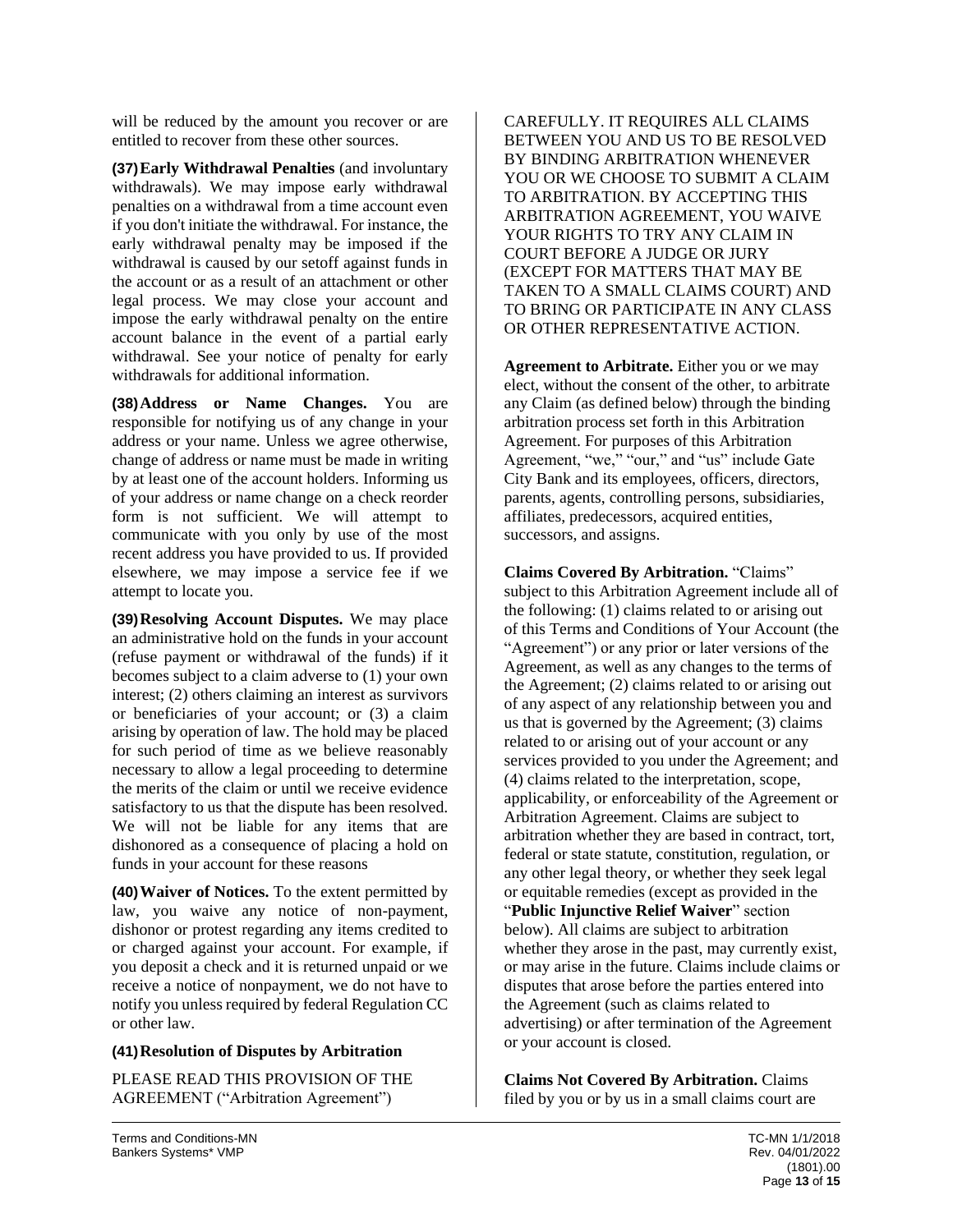not subject to arbitration, so long as the dispute remains in such court and advances only an individual claim for relief. The "**Class and Representative Action Waiver**" and "**Public Injunctive Relief Waiver**" sections below set forth additional claims not subject to arbitration.

**Commencing an Arbitration.** Unless the parties agree to select a different arbitration administrator, the arbitration shall be administered by the American Arbitration Association ("AAA") under AAA's Consumer Arbitration Rules, except as modified by this Arbitration Agreement. AAA's rules may be obtained from www.adr.org or 1-800- 778-7879 (toll-free).

If AAA is for any reason unable to serve and the parties are unable to agree on an alternative arbitration administrator, then a court of competent jurisdiction shall appoint an arbitration administrator.

Either you or we may start an arbitration by giving written notice to the other party. This notice may be given before or after a lawsuit has been filed concerning the Claim and it may be given by papers filed in the lawsuit such as a motion to compel arbitration. The party asking for arbitration must file a notice with the arbitration administrator pursuant to its rules.

**Arbitration Procedure.** Unless you and we agree otherwise in writing, the arbitration shall be decided by a single, neutral arbitrator, who shall be a retired judge or a lawyer with at least ten years of experience, selected in accordance with the chosen arbitration administrator's rules.

The arbitrator will decide the Claim or Claims in accordance with the terms of the Agreement and applicable substantive law, including the Federal Arbitration Act, 9 U.S.C. § 1 et seq. (the "FAA"), and applicable statutes of limitation. The arbitrator shall honor claims of privilege recognized at law. Except as provided in the "**Public Injunctive Relief Waiver**" section below, the arbitrator may award damages or other relief (including injunctive relief) available to the individual claimant under applicable law.

The arbitrator will not have the authority to award relief to, or against, any person or entity who is not a party to the arbitration. An award in arbitration

The arbitrator will take reasonable steps to protect customer account information and other proprietary or confidential information.

Any arbitration hearing shall take place in the county in which you reside, unless the parties agree in writing to a different location or the arbitrator so orders.

If all Claims are for \$10,000 or less, you may choose whether the arbitration will be conducted solely on the basis of documents submitted to the arbitrator, through a telephonic hearing, or by an in-person hearing in accordance with the arbitration administrator's rules.

At your or our request, the arbitrator will issue a reasoned written decision sufficient to explain the essential findings and conclusions on which the award is based. The arbitrator's award shall be final and binding except that any party may appeal any award relating to a Claim for more than \$100,000 or for injunctive relief to a threearbitrator panel appointed by the arbitration administrator, which will reconsider de novo any aspect of the appealed award. The panel's decision will be final and binding. In either event, you or we may seek to have the award vacated or confirmed and entered as a judgment in any court having jurisdiction.

**Arbitration Costs.** If permitted by the rules of the selected arbitration administrator, you agree to pay any initial filing fee charged to you by the arbitration administrator for any arbitration you commence. We will pay all other fees charged by the arbitration administrator or arbitrator, including any filing, administration, and/or arbitrator fees. We will pay the entire initial filing fee if: (1) you claim to be unable to afford it; and (2) you seek but cannot obtain a waiver of that fee from the arbitration administrator. To the extent allowed by applicable law and our agreements, the arbitrator may award arbitration costs and attorneys' fees to the prevailing party.